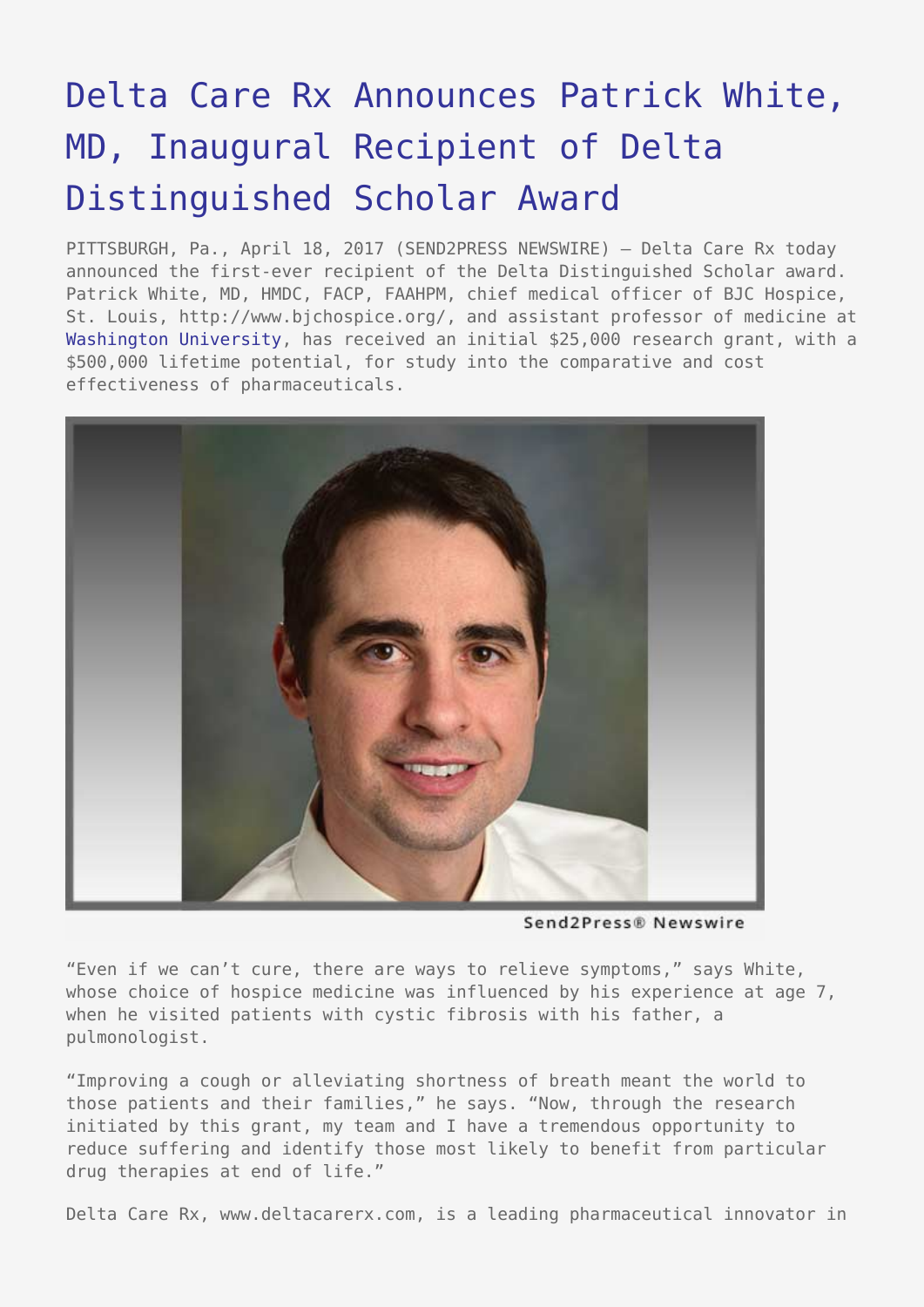the field of hospice medicine, offering its clients unparalleled transparency in the effectiveness and cost of medications. With an average of 1.5 million patients receiving hospice care annually in the U.S., the potential impact of White's research on symptom management and pain control has widespread implications.

White is distinguished by his "commitment to take hospice and palliative medicine to a higher level of extreme, patient-focused care," according to Delta Care Rx CEO Mary Mihalyo, PharmD, BCPS, CDE.

Mihalyo is a widely respected pioneer in the specialty of hospice pharmacy.

"In hospice and palliative medicine, there is a lack of evidence identifying the true pharmaco-economic nature of medications we use daily," says Mihalyo. "The hospice profession needs physicians who are also researchers."

To date, pharmaceutical research in hospice medicine is limited. Hospice patients are excluded from most clinical trials. This exclusion makes it difficult to determine which drug therapies are effective for hospice patients, and which are not. Too often, hospice clinicians must make choices based on affordability, not on efficacy.

"Some commonly prescribed medications actually reduce quality of life for hospice patients and offer no benefit toward survival," White says.

The award announcement follows closely that of last week's selection of White to serve on the Missouri Governor's interdisciplinary council on palliative care and quality of life. He currently serves as chair of the palliative care committee of the Missouri Hospice and Palliative Care Association, and sits the national Hospice Medical Director's Leadership Council of the American Academy of Hospice and Palliative Medicine.

"Patrick White exemplifies the physician-researcher model and has a demonstrated interest in cost effective medication use," says Mihalyo.

In hospice settings, clinicians need the ability to distinguish between medications that are believed to work but may not, and those which actually work, but may be underutilized. The specific medications studied under the auspices of the grant remain undisclosed.

"A talented researcher like Patrick White may be able to prove that newer medications are equally cost effective to those used historically," she says. "That would be very valuable information."

Through professional practice, White has experienced firsthand the costs associated with a lack of evidence for pharmaceutical use. Also, he offers demonstrated ability to build collegial relationships across the continuum of care to conduct the research needed.

"Identifying evidence through research allows those of us within the profession to develop patient-specific ways to identify the most appropriate intervention – which is not always the least expensive medication on the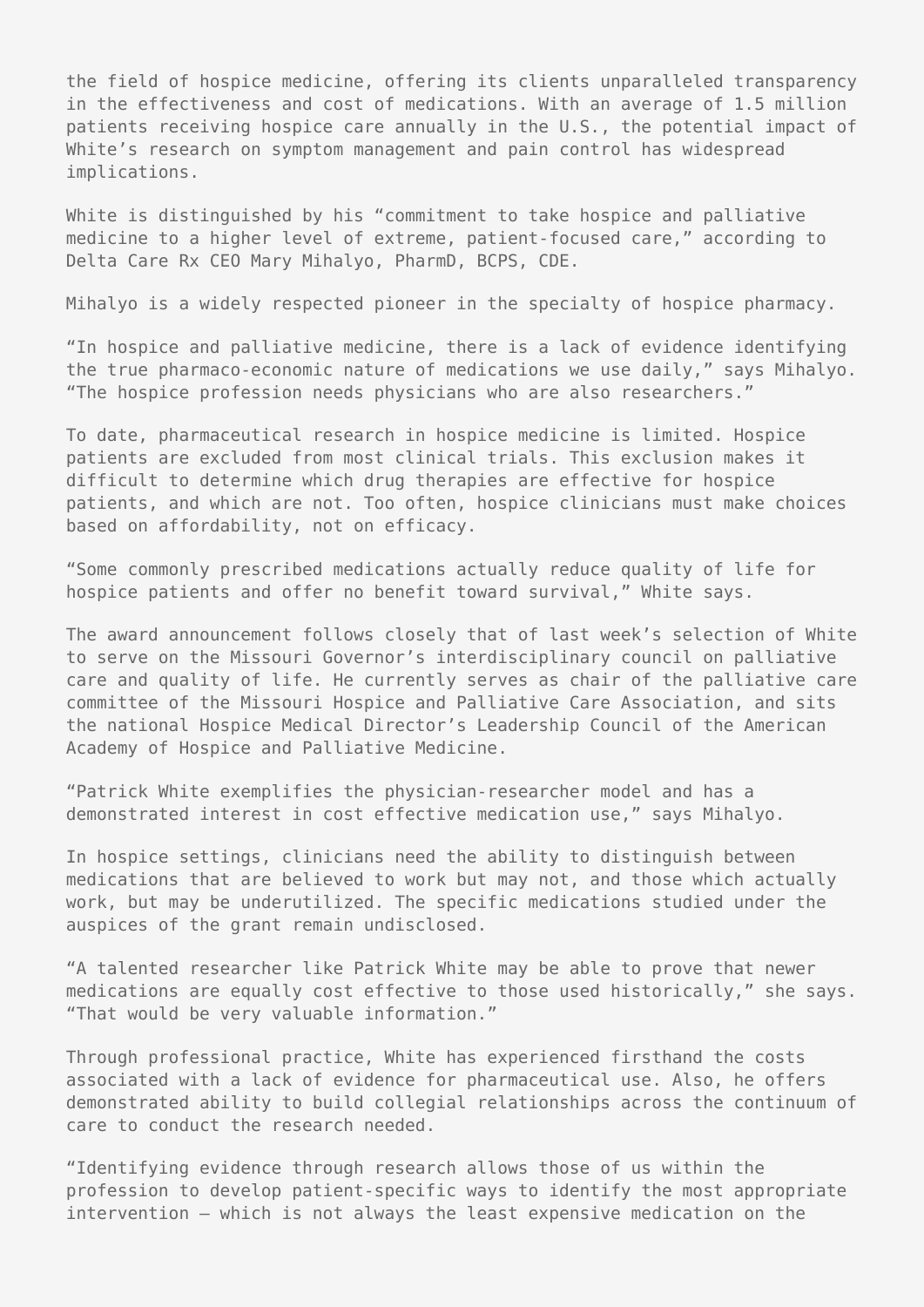market," says Mihalyo.

The Delta Distinguished Scholars Program selects leading physicianresearchers with expertise in hospice medicine for career development funding to offset direct research costs. Preference is given to early career investigators, like White, who have the potential to significantly impact the field.

"I am especially grateful this award came from Delta Care Rx," says White. "They are an integral part of the effort to advance the cause of quality patient-centered care."

The Delta Care Rx Hospice Taper© transparent and pass-through drug purchasing model should be the "gold standard," he says. The model assures that the amount a hospice pays for medication is always equal to the amount the dispensing pharmacist is reimbursed for filling an order.

In contrast, many hospice pharmacy benefit managers charge the hospice one amount then reimburse the dispensing pharmacist at a much lesser amount. The result is higher daily costs of care.

White hopes his team's research "will result in improved patient outcomes with a lower cost of care per day."

"When hospices are able to afford medications they couldn't previously because of price, patients get the interventions they deserve," says Drew Mihalyo, PharmD, Delta Care Rx founder, president, and COO. "As Dr. White considered the concept of enhanced access to medications, it set the framework for future research, which Delta Care embraced."

The Delta Scholar Award is by invitation only and will not occur annually. Successful applicants demonstrate a strong research background in comparative effectiveness or cost effectiveness research, outstanding leadership skills, and a proven commitment to advancing the field of hospice research. Physician-researchers may request an invitation to apply at http://www.deltacarerx.com/delta-campus/research.